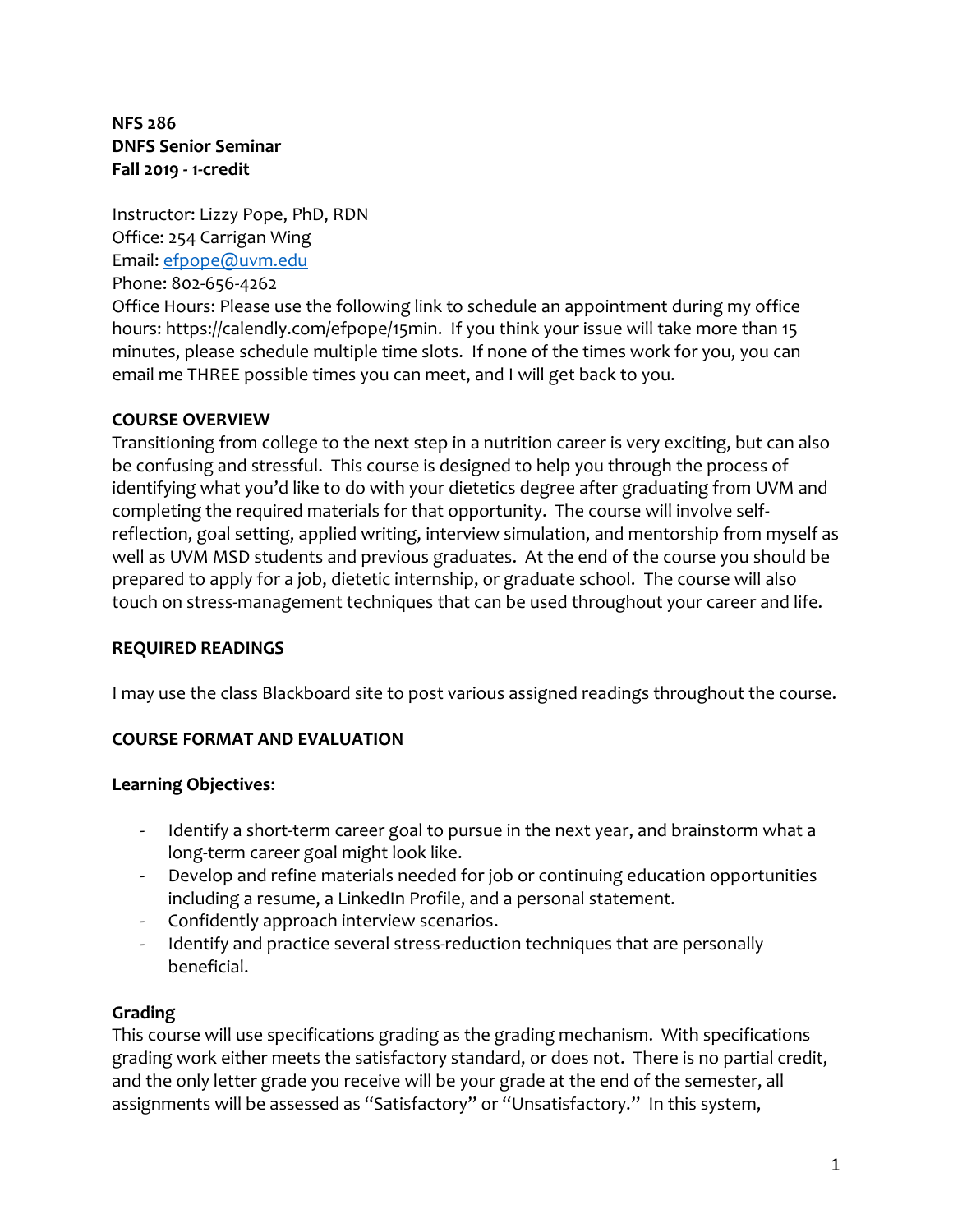assignments are "bundled" into four tiers representing the requirements to master a set of learning goals and earn the corresponding letter grade. To earn a particular grade, you need to meet ALL the requirements in that grade bundle.

### **Why Specs Grading?**

My primary goal for NFS 286 is to prepare you to apply to a job, graduate school or an internship after UVM. The assignments are designed to determine whether you're meeting the course objectives or you're not. I'm instituting this grading system because I'm hoping it will increase engagement with the material, while decreasing stress over grades. I'll be happy if everyone gets an A, but I'll also be happy if everyone gets the grade they set out to get. Maybe you want to allocate your resources to other classes and get a "C" in this one. That's fine, this structure lets you choose to do that by handing in less work, but the work you do hand in still needs to meet the specific assignment standards. If you want to earn an "A" you will need to produce quality work. To be successful in this system you will need to VERY carefully review assignment requirements before handing things in. Let's state that again. Whenever you are completing an assignment in this course you should expect that on Blackboard the criteria needed to reach "satisfactory" are clearly denoted. Meet those.

# **Learning Objectives:**

Those who earn a "D" in the course will have demonstrated the ability to:

Identify short-term career goal to pursue in the next year, and brainstorm what a long-term career goal might look like.

Those who earn a "C" in the course by illustrating a higher level of understanding will have also demonstrated their ability to:

- Identify and practice several stress-reduction techniques that are personally beneficial.

Those who earn a "B" in the course by illustrating a higher level of mastery will have also demonstrated their ability to:

Develop materials needed for job or continuing education opportunities including a resume, a LinkedIn Profile, and a personal statement.

Those who earn an "A" in the course by illustrating the highest level of mastery will have also demonstrated the ability to:

- Develop **and refine** materials needed for job or continuing education opportunities including a resume, a LinkedIn Profile, and a personal statement.
- Confidently approach interview scenarios.

### **Grade Bundles:**

Minimum Requirements for an A:

- 1. Attend 13 classes (you get one "free" absence) where you are on-time and prepared.
- 2. Complete 5 Self-Reflections earning satisfactory
- 3. Complete the Resume assignment, earning satisfactory.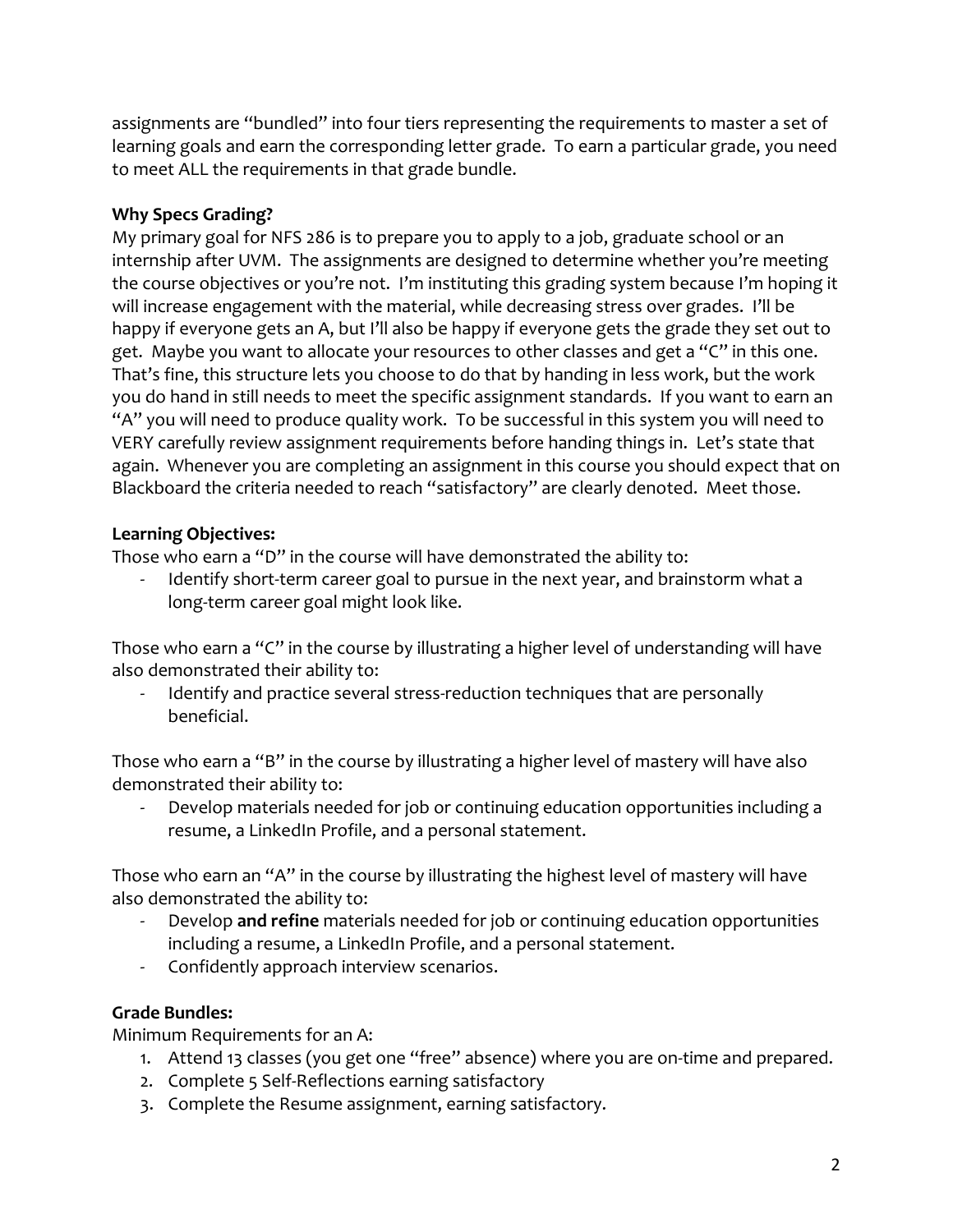- 4. Complete the Personal Statement assignment at satisfactory level
- 5. Complete a viable LinkedIn Page earning satisfactory
- 6. Complete the Interview Prep Activity

Minimum Requirements for a B:

- 1. Attend 11 classes where you are on-time and prepared.
- 2. Complete 4 Self-Reflections earning satisfactory
- 3. Complete one draft of the Resume assignment, but not a revision.
- 4. Complete one draft of the Personal Statement assignment, but not a revision.
- 5. Complete a viable LinkedIn Page earning satisfactory

Minimum Requirements for a C:

- 1. Attend 9 classes where you are on-time and prepared.
- 2. Complete 3 Self-Reflections earning satisfactory

Minimum Requirements for a D:

- 1. Attend 8 classes where you are on-time and prepared.
- 2. Complete 2 Self-Reflections earning satisfactory

#### **"Candies" and Flexibility**

Sometimes life happens, and you're not on your A game. Every student will be given 2 "candies" this semester. Just like real-world candy, this virtual candy is a special treat and will help make a subpar situation a bit better if used wisely and occasionally. You can use candies for the following:

- To revise an assignment that you did not earn "satisfactory" on. Revision must be completed within one week of receiving the original grade.
- To turn in an assignment up to 72 hours late
- Cashed in at the end of class to build your case for receiving a "+" grade, so an A+, B+, C+, D+.

Throughout the course there may be opportunities to earn additional candies. These opportunities will be announced in class and could include going to a specific talk, participating in a research project, or completing a bonus assignment. DO NOT beg for these opportunities. They are a possibility but are not guaranteed. Do not count on them to earn the grade you want.

# **How do I earn a "+" o r a "-" grade within one grade-level? I.e. how do I earn an A+, B+, C+, A-, B-, C-**

"+" or "-" grades will be awarded when a student's level of achievement falls between bundles. For example, if you have met all the requirements for the "A" bundle, but missed 2 rather than the allowed 1 classes, you would receive an A-. If you met all the requirements for the "B" bundle and did 5 self reflections instead of 4, you would receive a B+. So, if you just exceed, or just fall short of a certain bundle you will be awarded a "+" or "-" grade. Grades of A+ will only be awarded for performance that is above and beyond all course requirements.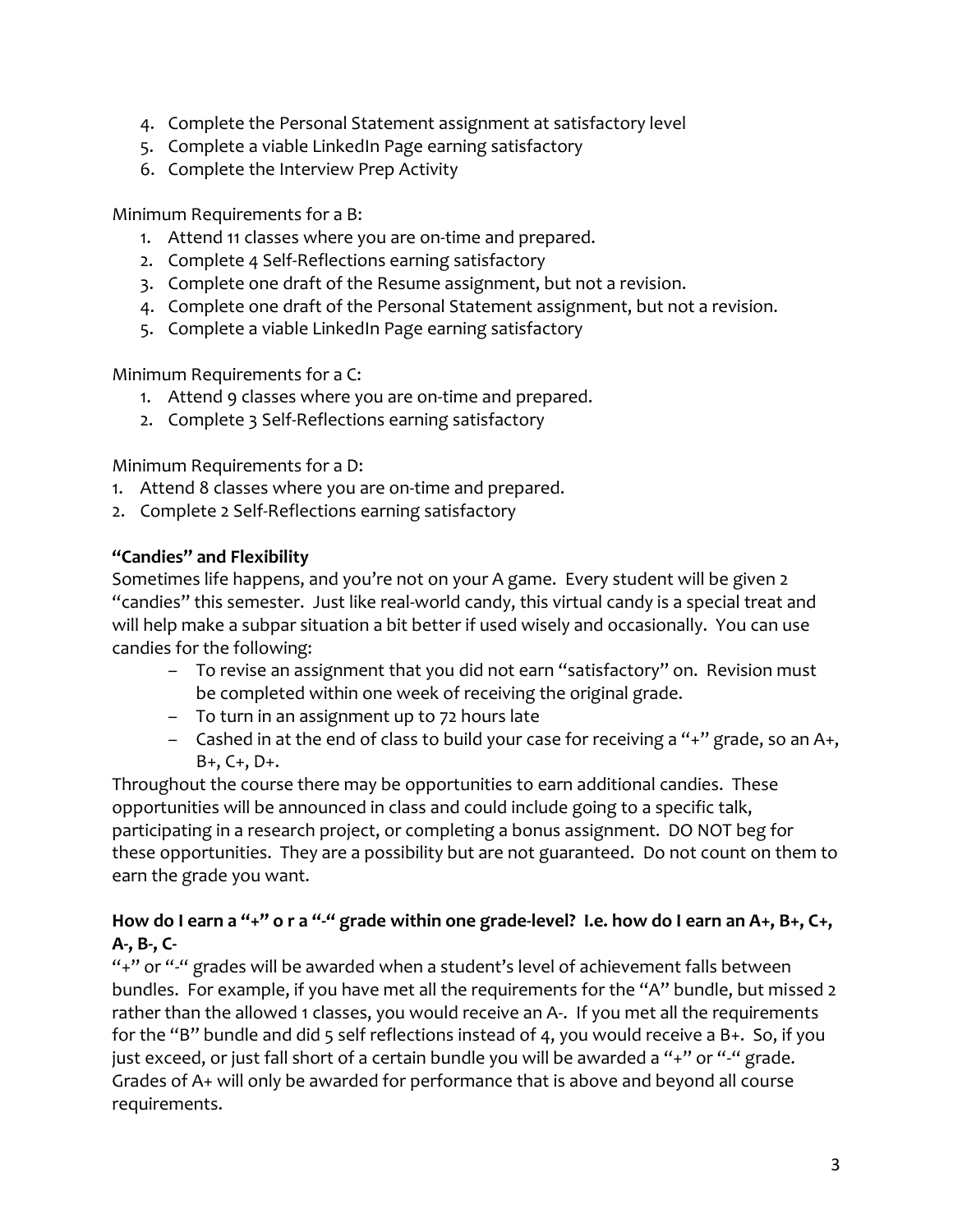### **Bargaining**

The course is setup so that you need to complete every assignment in a certain grade bundle in order to achieve that grade. If you do not complete every activity in a grade bundle please do not ask for special dispensation to achieve that grade. I will not bargain with you. Again, I WILL NOT BARGAIN WITH YOU. You can use candies to make up work you miss, and falling just short or just past a grade bundle can result in a "+" or "-" grade, but please do not ask me to relax the grading bundles for you, that is not fair to the work your peers have done.

### **ASSIGNMENT OVERVIEW**

**Self Reflections** - Self-reflections will allow you to reflect on where you're at in the process of figuring out "what's next." Self-reflections should be no longer than 500 words and touch on the following four topics:

- 1. What have you done since your last reflection to assist you on your journey to success after UVM?
- 2. Did you run into any snags, difficulties, or areas of uncertainty?
- 3. Name at least one success you have had small or large
- 4. What is/are your goal(s) for the next several weeks?
- 5. Name one stress-reduction technique you employed this week (can repeat from week to week)

Each Self Reflection can be completed in bullet or paragraph form and will be graded as satisfactory/unsatisfactory. See rubric on Blackboard or specifications sheet to see what elements need to be included to earn a satisfactory grade on your self-reflections.

**Resume Assignment –** You will be expected to draft a resume, check-in with Career Services, and your mentor, and then turn in a "final" draft that meets the expectations for "satisfactory."

**LinkedIn Profile-** You will build a complete LinkedIn Profile. A complete profile will be deemed "satisfactory."

**Personal Statement/Cover Letter Assignment –** Using DICAS guidelines, the guidelines of your first-choice program, or the guidelines for Cover Letters from Career Services, you will write your personal statement or Cover Letter. This will be an iterative process where you will write a first draft receive feedback from your mentor and your peers, then write a second draft that I will provide feedback on. This second draft will be the draft that needs to meet satisfactory standards.

**Class Evaluation -** A course evaluation will be administered in-class at the end of the semester. The evaluation is anonymous and used to help improve the course as well as for promotion and tenure decisions for the instructor. It is my expectation that you will complete the evaluation.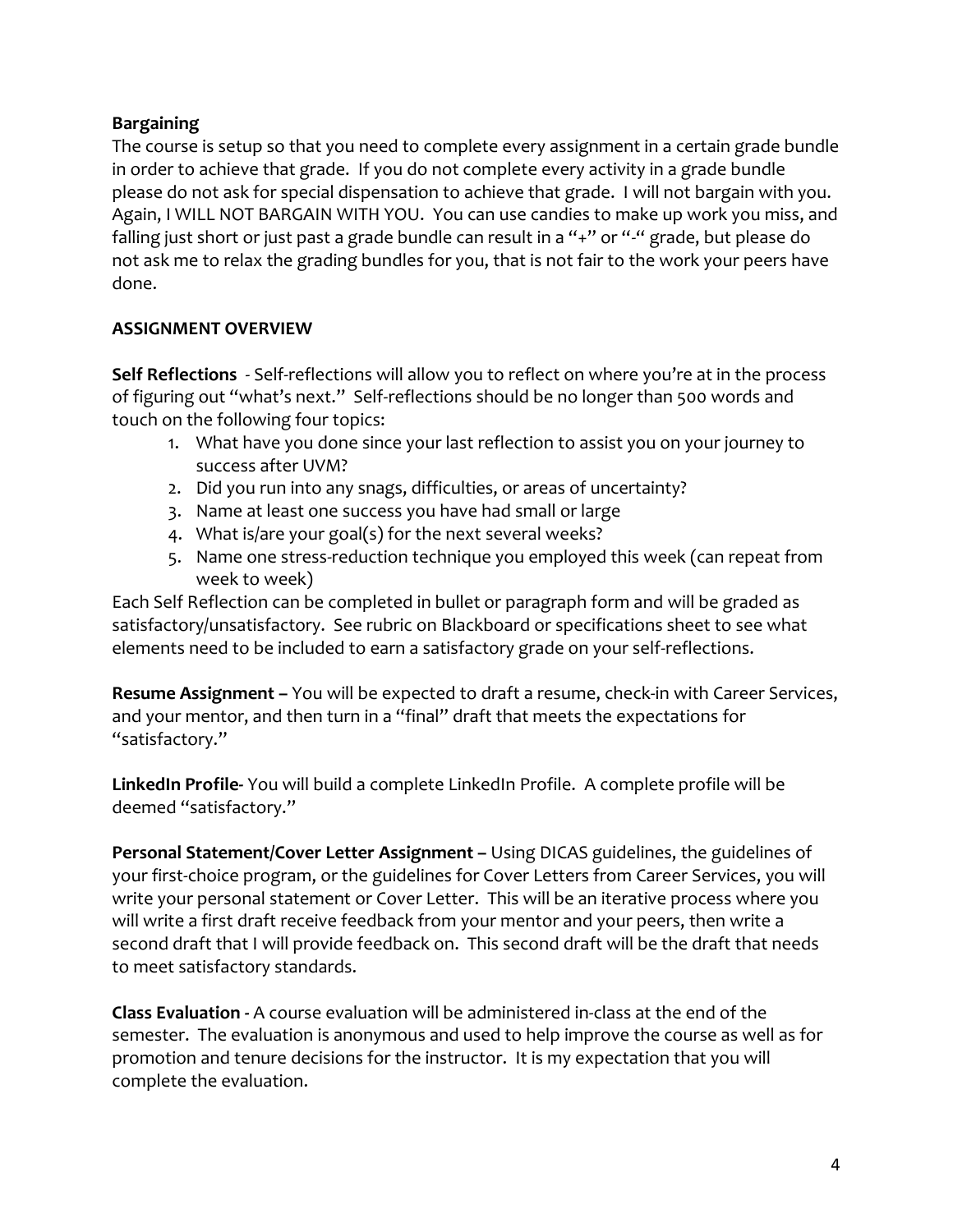#### **LATE POLICY**

If an assignment cannot be submitted on Blackboard, it is due by the beginning of class on the date specified. If an assignment can be submitted via Blackboard, it is due by midnight on the specified due date. No late assignments will be accepted. You can use a candy to extend a due date by 72 hours.

#### **COMMUNICATION**

I want to facilitate your success in the course and will be happy to meet with you during office hours, or schedule an appointment as needed. **If you want to set up an appointment with me please email me three possible times you can meet.** Also, I do not generally answer emails during the evenings or weekends (work-life balance is important for health!), but I do promise to do my absolute best to get back to you within 1 working day.

#### **ACADEMIC INTEGRITY**

UVM has an Academic Integrity policy that should be adhered to during this course. You can find a copy of the policy here: [http://www.uvm.edu/policies/student/acadintegrity.pdf.](http://www.uvm.edu/policies/student/acadintegrity.pdf)

#### **RELIGIOUS HOLIDAYS**

Students have the right to practice the religion of their choice. Each semester students should submit, in writing to their instructors, but the end of the second full week of class, their documented religious holiday schedule for the semester. Faculty must permit students who miss work for the purpose of religious observance to make up this work.

#### **DISABILITY ACCOMMODATIONS**

Students requiring special assistance due to a disability are asked to contact the instructor during the first week of classes so that reasonable accommodation for the disability can be determined and arranged. Disability documentation, testing, and accommodations are coordinated through the Student Accessibility Services office on campus: [http://www.uvm.edu/~access/.](http://www.uvm.edu/~access/)

#### **ACADEMIC-ATHLETIC CONFLICTS**

Student athletes need to notify me of any classes they may miss due to documented athletic conflicts by the end of the second week of the semester. We will then work on a plan to allow the student-athlete to make-up any work they miss because of an athletic conflict.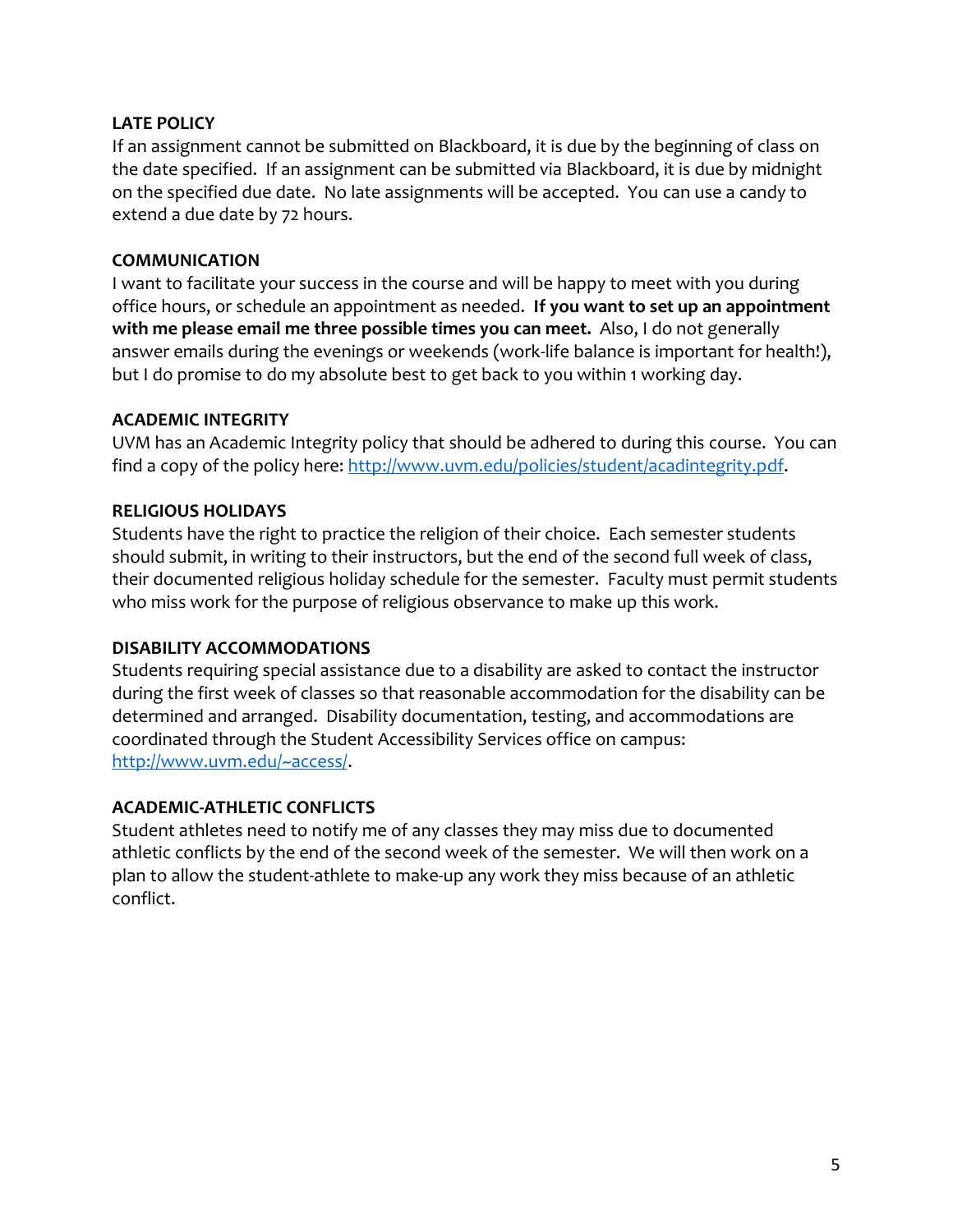# **SCHEDULE**

| <b>Date</b> | <b>Topic</b>          | <b>Reading</b>                                                | <b>Assignments Due</b>                    |
|-------------|-----------------------|---------------------------------------------------------------|-------------------------------------------|
| Aug.        | Introductions/        | No Readings for today                                         |                                           |
| 28          | What Are your         |                                                               |                                           |
|             | Goals?                |                                                               |                                           |
| Sept.       | <b>Stress</b>         | Read through UVM's Living Well<br>$\overline{a}$              | Self-Reflection 1                         |
| 4           | Reduction             | website:                                                      |                                           |
|             | Techniques            | http://www.uvm.edu/~chwb/livingw                              |                                           |
|             |                       | ell                                                           |                                           |
|             |                       |                                                               |                                           |
| Sept.       | Process of            | ACEND's website on applying to                                |                                           |
| 11          | Applying to           | Dietetic Internships:                                         |                                           |
|             | Grad                  | http://www.eatrightpro.org/resourc                            |                                           |
|             | School/Dietetic       | es/acend/students-and-advancing-                              |                                           |
|             | Internship            | education/dietetic-internship-match-                          |                                           |
|             | Emailing a            | students                                                      |                                           |
|             | program               |                                                               |                                           |
|             | director              |                                                               |                                           |
| Sept.       | What Do You           | https://markmanson.net/life-                                  | Self-Reflection 2                         |
| 18          | Want?                 | purpose                                                       | ***Include at<br>$\overline{\phantom{a}}$ |
|             |                       |                                                               | least a short                             |
|             |                       |                                                               | reflection on your                        |
|             |                       |                                                               | impression of the                         |
|             |                       |                                                               | interprofessional                         |
|             |                       |                                                               | education event                           |
|             |                       |                                                               | you attended.***                          |
|             |                       |                                                               |                                           |
| Sept.       | <b>Resume Writing</b> | <b>Explore UVM Career Service's</b>                           |                                           |
| 25          |                       | Resume Page -                                                 |                                           |
|             |                       | http://www.uvm.edu/~career/?Page                              |                                           |
|             |                       | =resume.html&SM=jobsubmenu.ht                                 |                                           |
|             |                       | ml                                                            |                                           |
| Oct. 2      | Program/Job           | Read through the program websites<br>$\overline{\phantom{0}}$ | Self-Reflection 3                         |
|             | Search                | or job postings for five programs or                          |                                           |
|             |                       | jobs you're interested in. Organize                           |                                           |
|             |                       | their application requirements,                               |                                           |
|             |                       | deadlines, contact person, etc.                               |                                           |
| Oct. 9      | LinkedIn Profile      | A plethora of LinkedIn Tips:<br>$\blacksquare$                | Resume Draft 1                            |
|             | <b>Building</b>       | https://blog.hubspot.com/blog/tabid                           | Due                                       |
|             |                       | /6307/bid/23454/the-ultimate-cheat-                           |                                           |
|             |                       | sheet-for-mastering-linkedin.aspx                             |                                           |